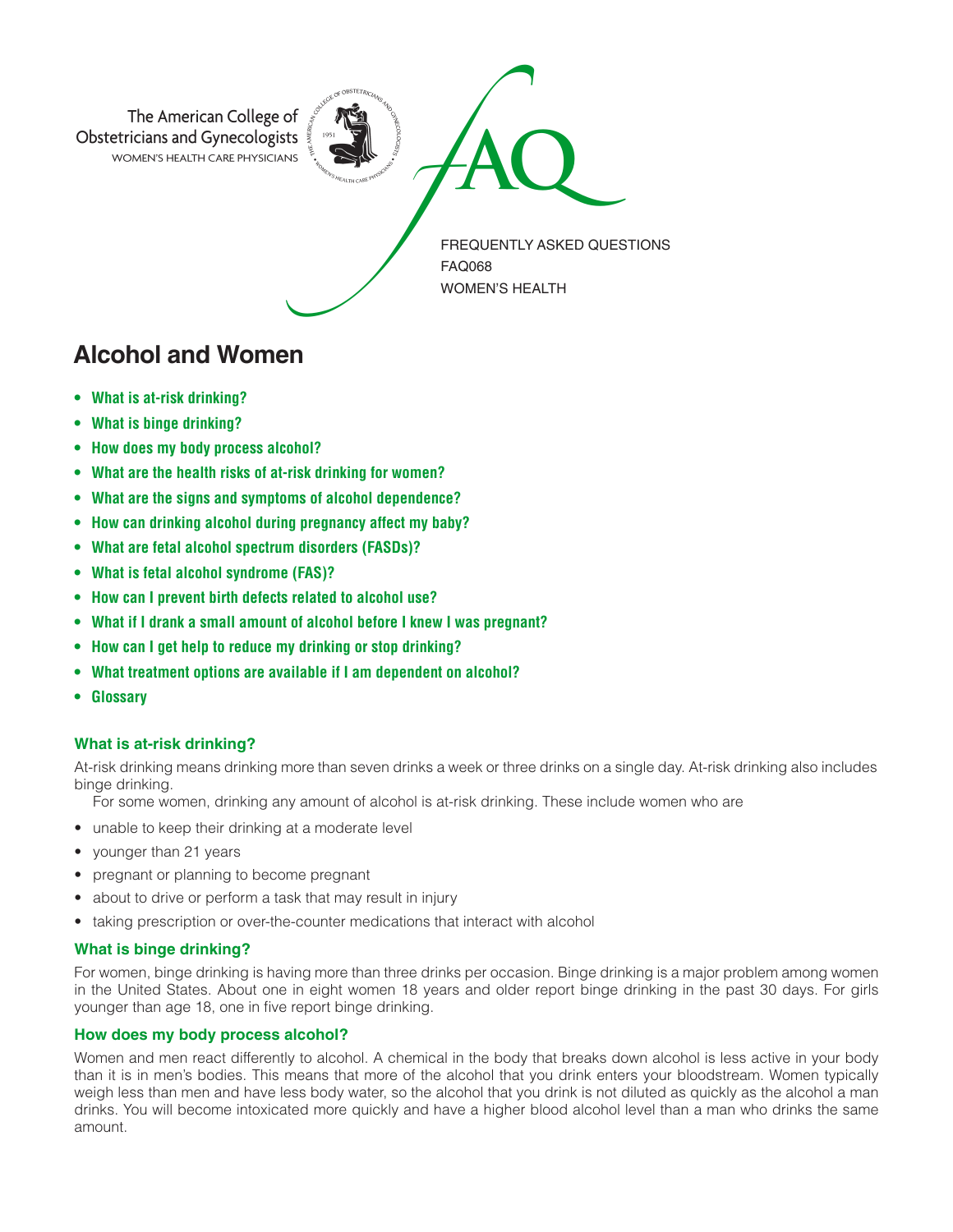## **What are the health risks of at-risk drinking for women?**

Regular at-risk drinking can lead to alcohol dependence (also called alcoholism). Women who are alcohol dependent keep using alcohol even when it causes problems with their health, safety, or relationships. Increased physical risks include the following:

- Injuries
- *Interpersonal violence*
- **Sexually transmitted infections** and unintended pregnancy
- Birth defects
- Menstrual disorders and altered fertility
- Heart and liver disease
- Seizures
- Certain types of cancer

# **What are the signs and symptoms of alcohol dependence?**

The following signs and symptoms are associated with alcohol dependence:

- Craving-A strong urge to drink
- Loss of control—After starting to drink, not being able to stop
- Dependence—Alcohol withdrawal symptoms, such as nausea, sweating, shakiness, and anxiety after stopping drinking
- Tolerance—The need to drink greater amounts of alcohol to feel the same effect

## **How can drinking alcohol during pregnancy affect my baby?**

Drinking alcohol during pregnancy is a leading cause of *birth defects*. Alcohol can harm a *fetus* throughout pregnancy. This includes the first few weeks before you know you are pregnant and during the last weeks of pregnancy when the fetal brain is maturing. Even moderate alcohol use during pregnancy can cause lifelong problems with a child's learning and behavior. Any amount is risky for women who are pregnant or trying to become pregnant. All types of alcohol are harmful, including beer and wine.

# **What are fetal alcohol spectrum disorders (FASDs)?**

*Fetal alcohol spectrum disorders (FASDs)* are health problems that can occur in a person whose mother drank alcohol during pregnancy.

# **What is fetal alcohol syndrome (FAS)?**

The most severe FASD is *fetal alcohol syndrome (FAS)*. FAS causes

- problems with brain development
- lower-than-average height and weight
- smaller-than-normal head size
- abnormal facial features

For every child born with FAS, many more are born with other FASDs. These children may have problems with coordination, behavior, attention, learning, and understanding consequences without any of the physical signs of FAS.

## **How can I prevent birth defects related to alcohol use?**

Birth defects related to alcohol are 100% preventable by not drinking during pregnancy. Prevention involves these three steps:

- 1. If you do not want to get pregnant and you drink alcohol, use effective birth control.
- 2. If you are planning to become pregnant, do not drink.
- 3. If you are pregnant and have been drinking, stop. This will reduce the risk of harm to your baby.

## **What if I drank a small amount of alcohol before I knew I was pregnant?**

Although it is true that no amount of alcohol use is safe during pregnancy, serious harm from this kind of use is unlikely. The important thing is to not drink any alcohol for the rest of the pregnancy.

## **How can I get help to reduce my drinking or stop drinking?**

Your *obstetrician–gynecologist* or other health care professional can refer you to resources near you. You also might find it helpful to visit "Rethinking Drinking," a National Institute on Alcohol Abuse and Alcoholism web site, at www. rethinkingdrinking.niaaa.nih.gov. This site also includes contact information for self-help groups you can join.